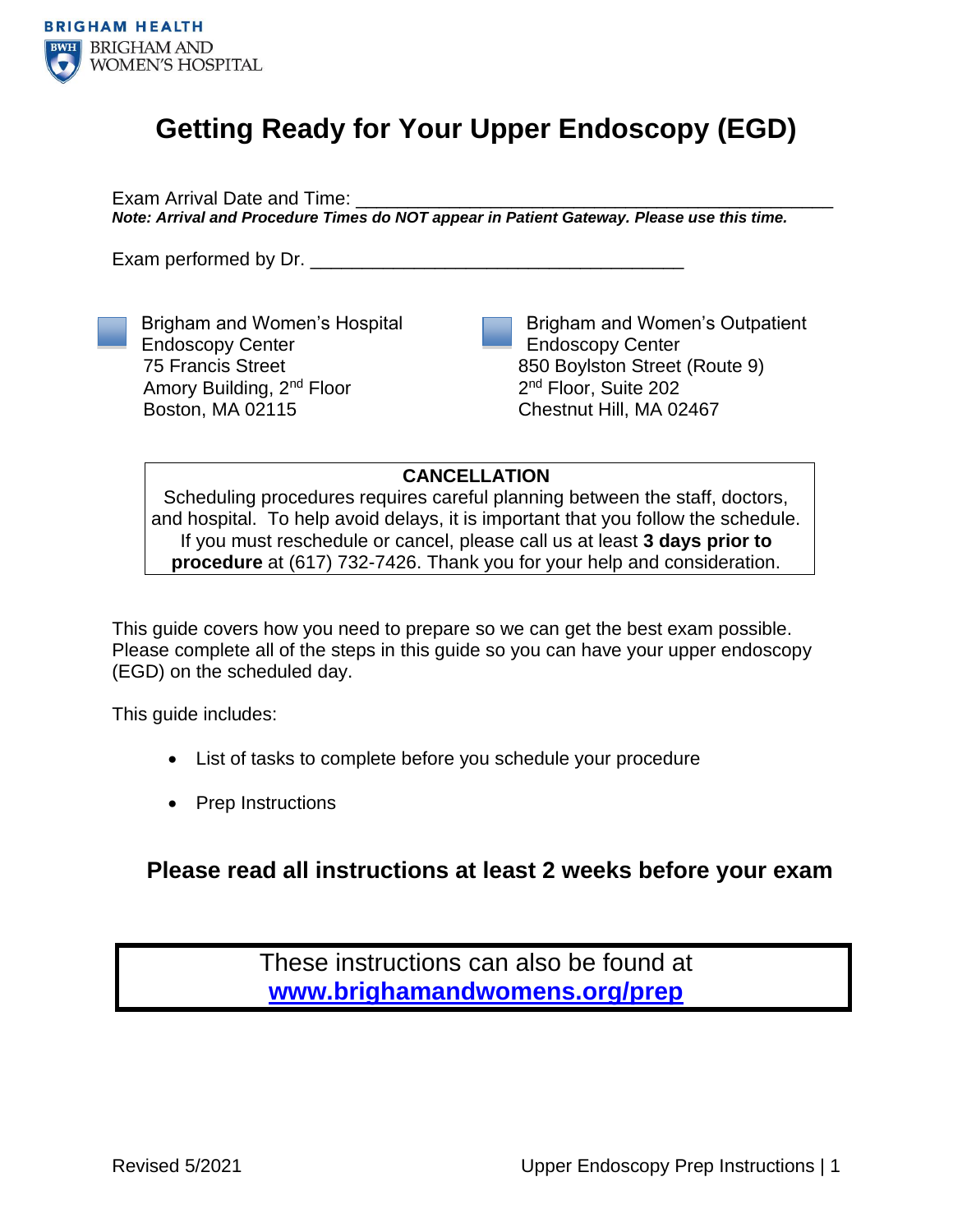

## **What is an Upper Endoscopy (EGD)?**

An Upper Endoscopy is a test that uses a scope to look inside your esophagus, stomach and first part of the small intestines called the duodenum. This test is also called an EGD. These are examples of some reasons the test may be done:

- difficulty swallowing,
- nausea or vomiting
- pain in the stomach or abdomen
- bleeding
- ulcers
- chest pain.

During the test you will swallow a long thin flexible tube called an endoscope. The doctor can see inside your esophagus, stomach, and duodenum by looking at pictures projected on a screen. The endoscope allows the doctor to:

- See abnormalities like inflammation or bleeding
- Take samples of abnormal areas called a biopsy
- Stop bleeding
- Remove polyps

### **Important Contact Info**

- If you have questions for a nurse about your procedure or preparation, call 617-525- 6814 Monday-Friday ( excluding holidays) 8:00 - 4:30.
- If you are calling Monday-Friday after 4:30pm, on a weekend or holiday, please call **617-732-7426 and select option 2**.
- If you need to reschedule your exam for any reason, please call **617-732-7426**.
- If you need medical help now, call **911** or go to the nearest **Emergency Room**.

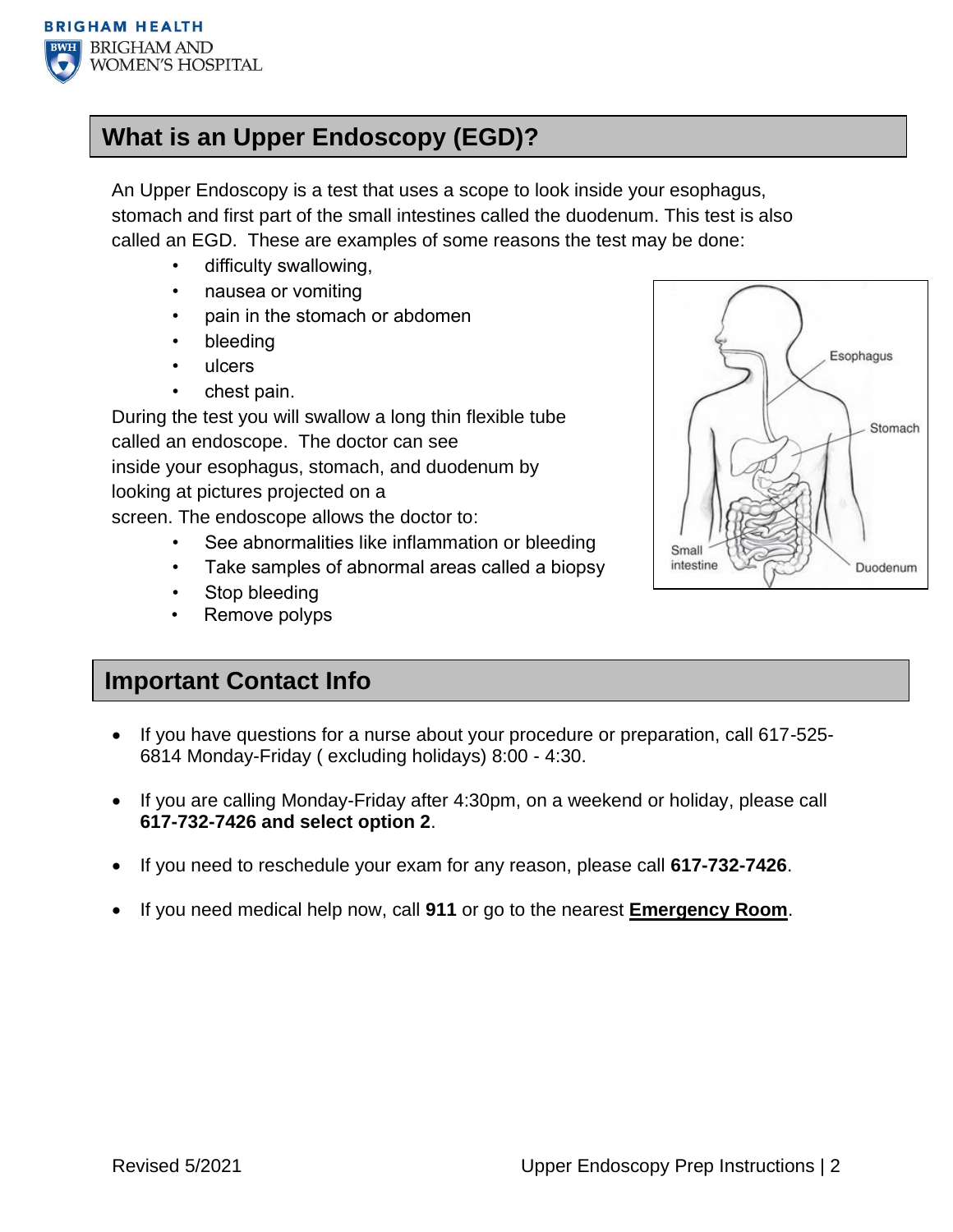

### **What You Need to Do Before Arriving for Your Upper Endoscopy**

#### **One Week Before Your Upper Endoscopy (EGD)**

- Update your registration information by calling 866-489-4056.
- Call your insurance company to find out if your upper endoscopy (EGD) will be covered. If your insurance requires a referral, please contact your Primary Care Physician and have the referral faxed to 857-282-5652.
- If you have any questions regarding your procedure or preparation, please call the endoscopy triage nurse at **617-525-6814**.
- **COVID-19 testing is required within three days of your procedure. The COVID-19 Testing Team will call you 4 – 7 days prior to your scheduled procedure to set this up at a Mass General Brigham testing location.**

#### **Medications**

- If you have diabetes, ask your doctor how to take your insulin and other diabetes medications before the procedure.
- If you take blood thinners (Coumadin, Plavix, Pradaxa, Lovenox, etc), ask your doctor if you should stop these medications before your upper endoscopy (EGD). Please call the endoscopy triage nurse at 617-525-6814 if your doctor has recommended you **not** stop this for your upper endoscopy (EGD).

#### **Transportation**

- You will not be permitted to drive or take other transportation, such as a taxi, Uber or Lyft, by yourself after your exam for your safety. You must arrange for a responsible adult to accompany you as you leave the Endoscopy Center by any form of transportation. If you do not make appropriate transportation arrangements, the procedure cannot be performed with sedation.
- Please be aware that the 75 Francis Street Endoscopy Center closes at 6 pm and the 850 Boylston Street Endoscopy Center closes at 4:30 pm. Please make sure that your ride is available to escort you home no later than the closing time.

#### **What to Bring to Your Upper Endoscopy (EGD)**

- Name and phone number of the person who will take you home. They should be available to pick you up within 30 minutes of being called.
- Photo identification
- DO NOT bring jewelry other than wedding rings

#### **When Your Upper Endsocopy (EGD) is completed**

- In most cases, you will spend 2 to 3 hours in the Endoscopy Unit from the time you arrive. We try to start your exam on time, but medical care can result in unavoidable delays.
- You cannot drive or drink alcohol for 12 hours after your procedure.